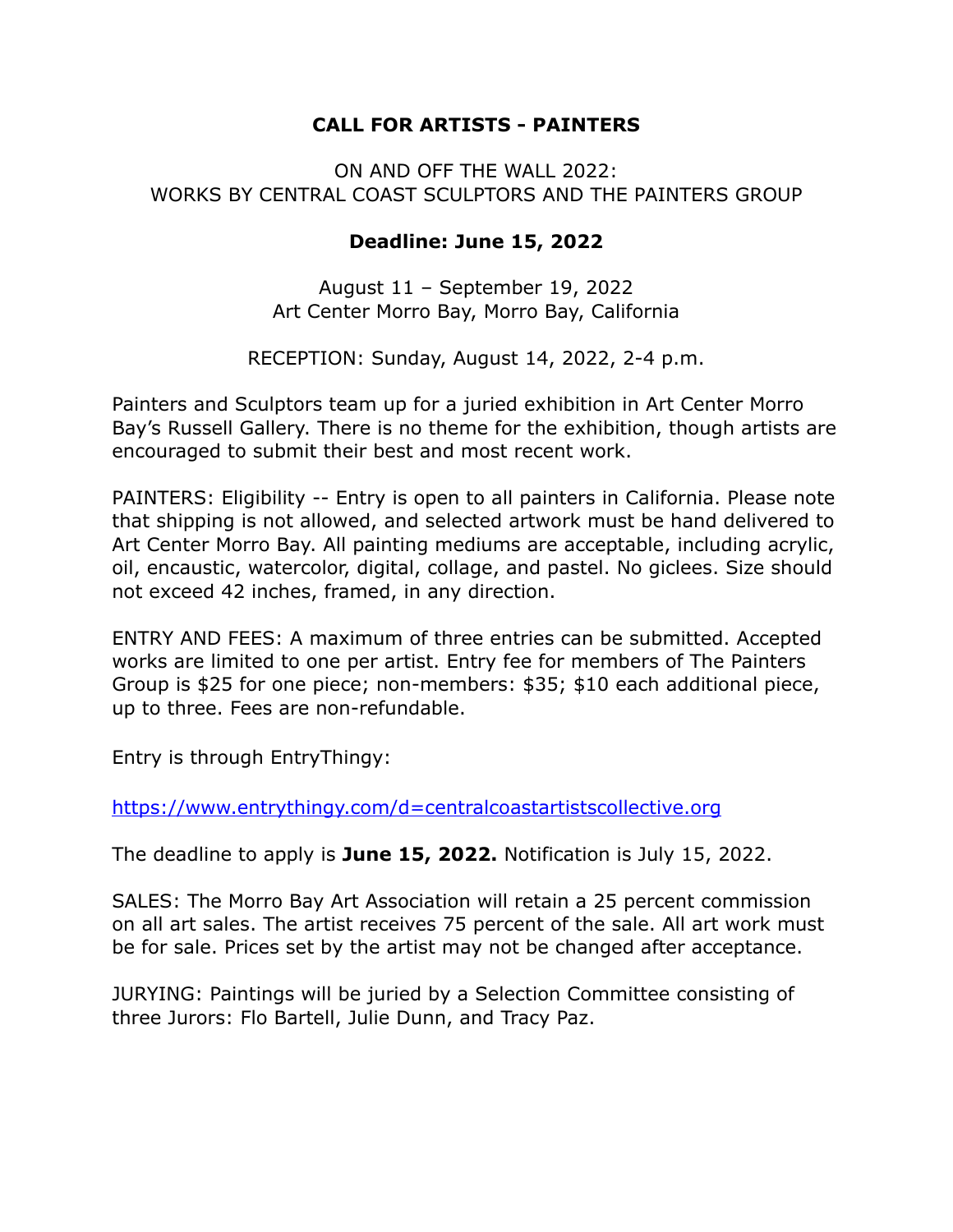## **JURORS**

FLO BARTELL: Under the strong influence of her family of artists, artisans, and musicians, Flo Bartell spent her childhood dancing, making music, and creating from material she found in her backyard, around the house, and in her mother's sewing basket. At age 10, she began formal art training. Though her passion for art continued, she chose a career in education and mental health. After years working in those disciplines, she began studying and making art again. Now, decades later, she maintains an active studio practice and teaches encaustic painting and sculpture. She is represented by Art Central Gallery in San Luis Obispo. [www.flobartell.com](http://www.flobartell.com)

JULIE DUNN is an accomplished artist and art educator with a BA degree in Drawing and Painting and a teaching credential in Art Education. Her art career has spanned over 35 years. She creates unique tempera batik paintings and shares her specialized technique through demonstrations and hands-on workshops. Julie co-owned two art galleries in San Luis Obispo, where she exhibited her work for 18 years, and she currently owns Park Street Gallery in downtown Paso Robles. [www.JulieDunnFineArt.com](http://www.juliedunnfineart.com/)

L. TRACY PAZ received Bachelor and Master of Science degrees from CSULA with studies at De Cordova Museum School and California Art Institute. She explores universal themes in her current work with mandalas, and her landscapes capture the wanderlust of the Central Coast. Her award-winning art was exhibited at the L.A. County Arboretum and Huntington Botanical Gardens. Her oil, *Variant Surge*, received Best of Show at the 2022 Beacon Art Show in San Luis Obispo. Paz is an Emeritus member of SLOPE (San Luis Obispo Painters for the Environment) and an Associate with Distinction member of American Women Artists. [www.fourcrowsstudio.com](http://www.fourcrowsstudio.com)

The Jurors and The Painters Group reserve the right to reject any painting that does not meet the standards shown in the images supplied. Art work must be original wall-hung paintings, securely wired. No sawtooth hangers allowed.

Submission of work to this exhibition constitutes an agreement to the conditions stated in the Call For Artists and a commitment to show accepted work for the duration of the exhibition. By entering this exhibition, artists agree to allow The Painters Group and Art Center Morro Bay to use submitted images in promotional material.

The Painters Group and Art Center Morro Bay representatives will make every reasonable effort to protect art from the time it is received until it is